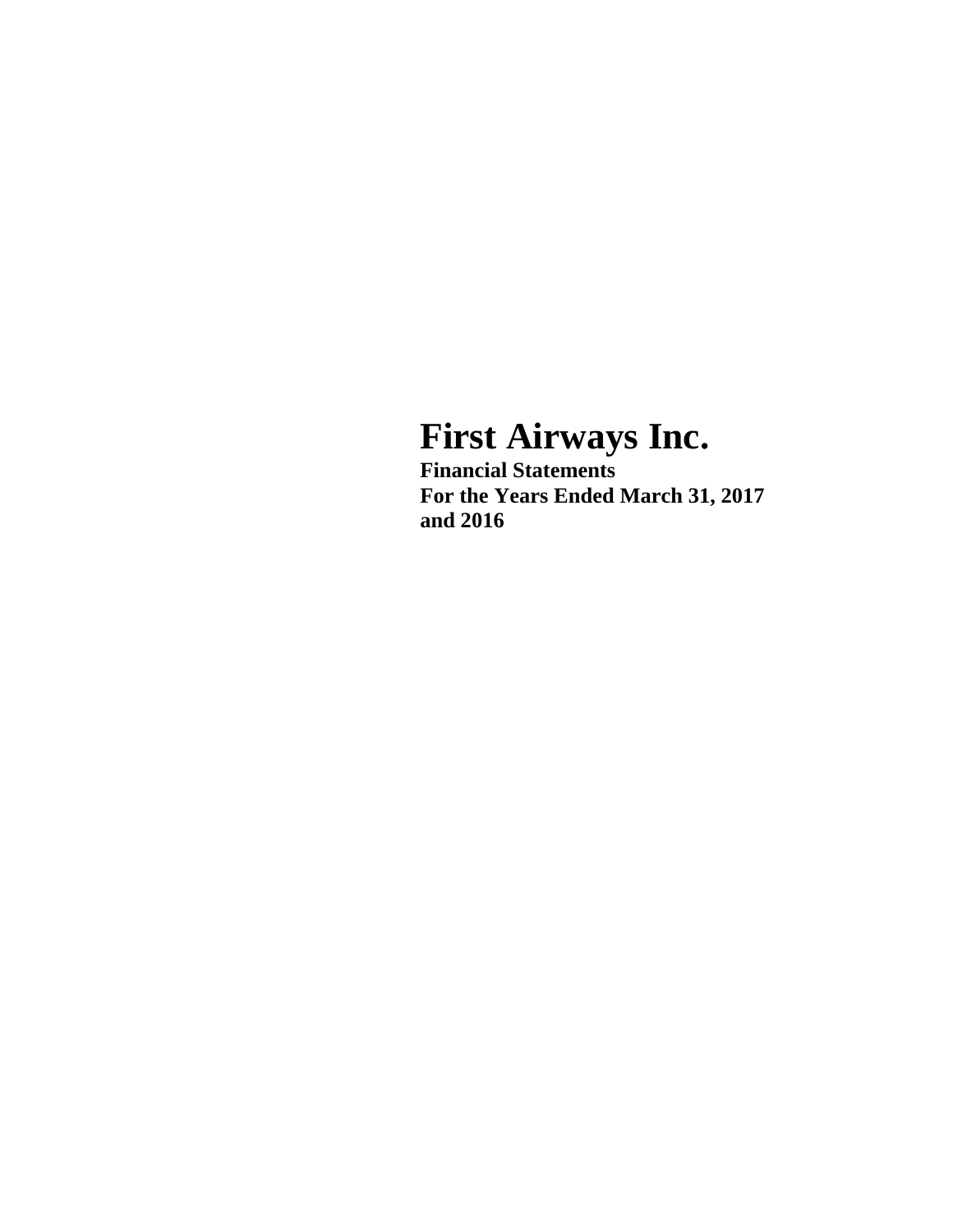| <b>Financial Statements</b> |  |
|-----------------------------|--|
|                             |  |
|                             |  |
|                             |  |
|                             |  |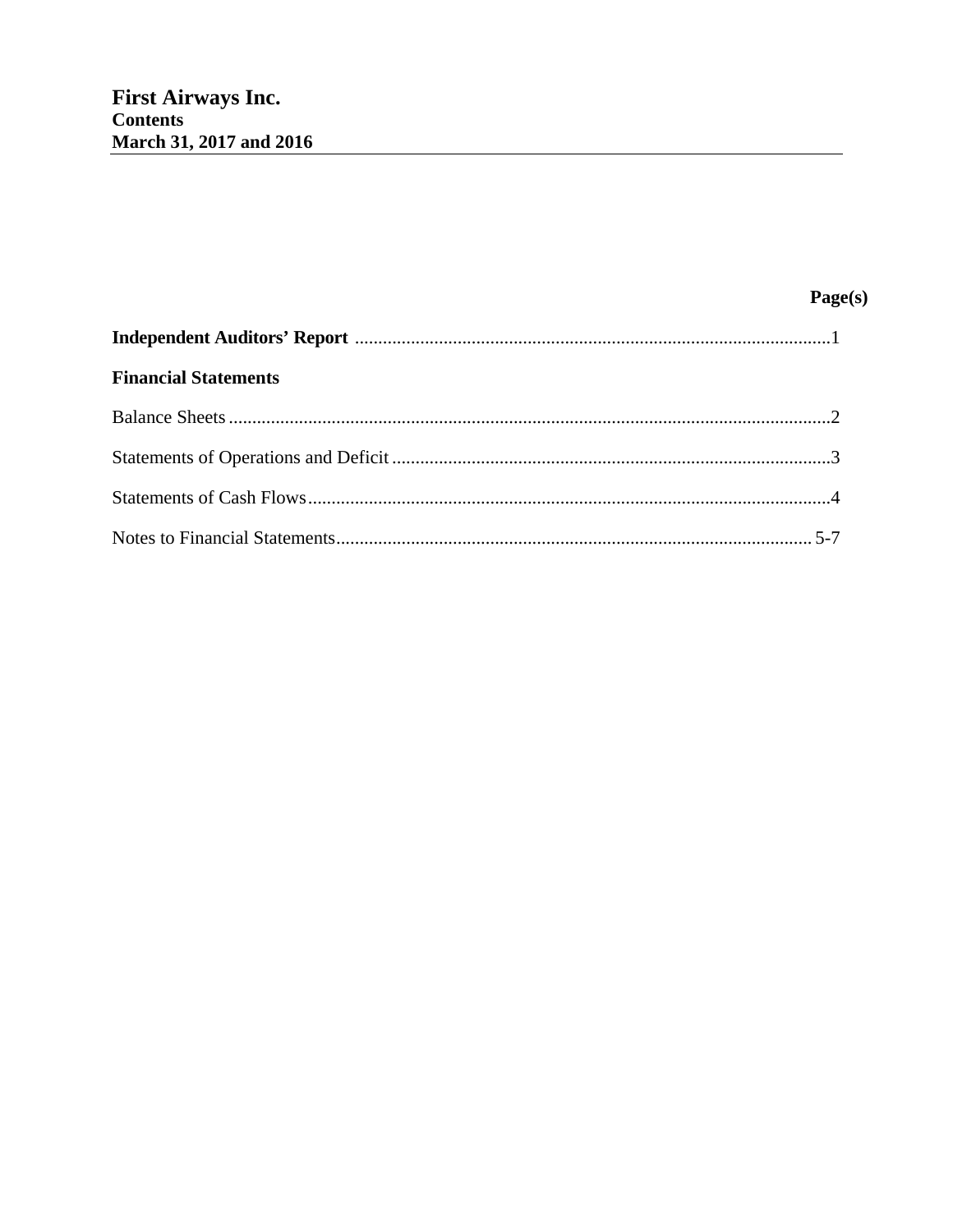**Mitesh Jain Certified Public Accountant 2 Hayloft Ln Roslyn Heights, NY 11577 Tel 718-969-3929 Fax 917-536-9747** 

#### **Independent Auditors' Report**

To the Shareholder of First Airways Inc.

We have audited the accompanying balance sheets of First Airways, Inc. (the "Company") as of March 31, 2017 and 2016, and the related statement of operations and accumulated deficit, and cash flows for the years then ended. These financial statements are the responsibility of the Company's management. Our responsibility is to express an opinion on these financial statements based on our audits.

We conducted our audits in accordance with auditing standards generally accepted in the United States of America. Those standards require that we plan and perform the audit to obtain reasonable assurance about whether the financial statements are free of material misstatement. An audit includes examining, on a test basis, evidence supporting the amounts and disclosures in the financial statements. An audit also includes assessing the accounting principles used and significant estimates made by management, as well as evaluating the overall financial statement presentation. We believe that our audits provide a reasonable basis for our opinion.

In our opinion, except for the effects of the matter discussed in the preceding paragraph, the financial statements referred to in the first paragraph present fairly, in all material respects, the financial position of First Airways, Inc as of March 31, 2017 and 2016, and the results of its operations and its cash flows for the years then ended in conformity with accounting principles generally accepted in the United States of America.

M.B. fain

New York, NY May 12, 2017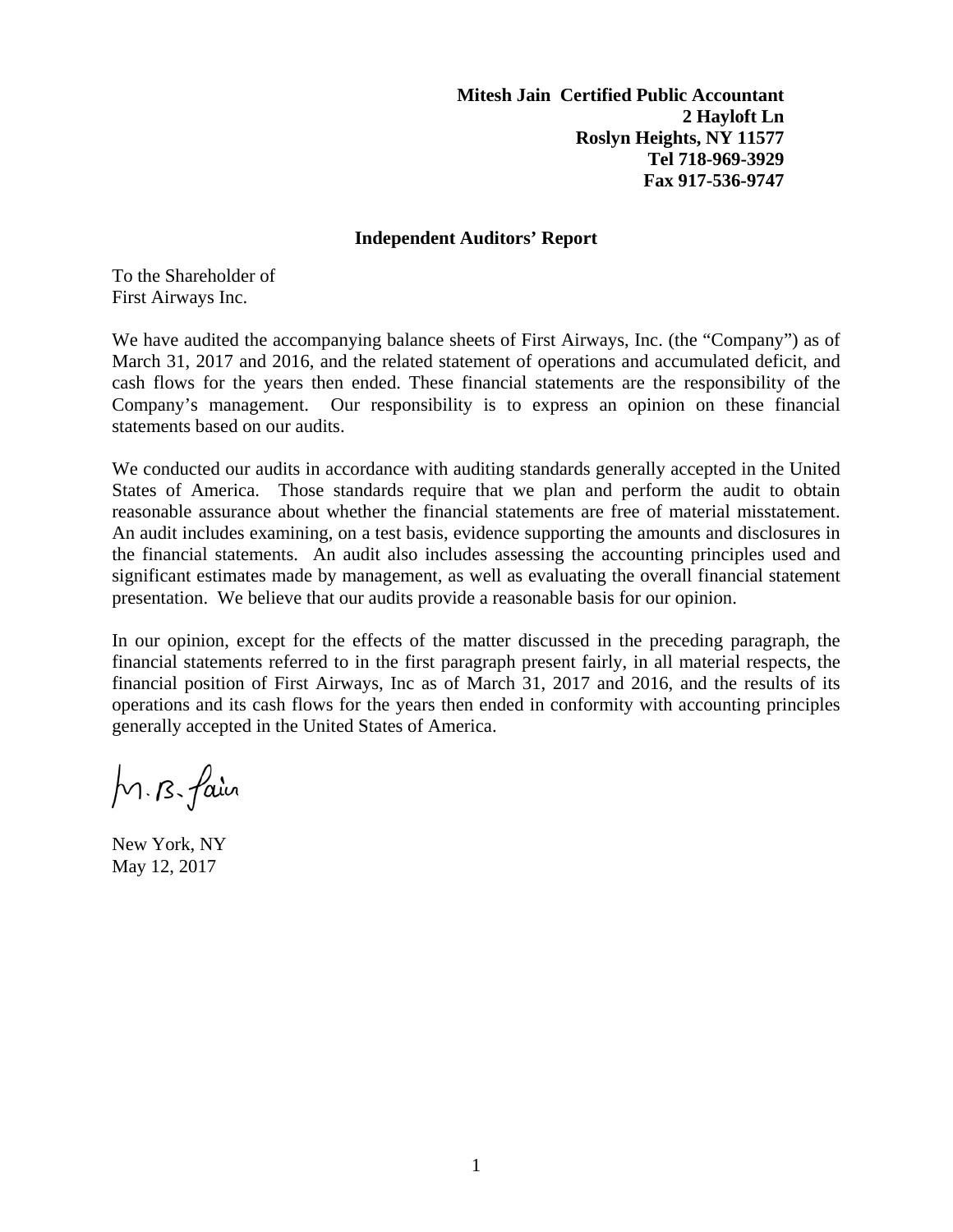## **First Airways, Inc. Balance Sheets March 31, 2017 and 2016**

|                                                                                                                   | March 31,                            |                          |  |
|-------------------------------------------------------------------------------------------------------------------|--------------------------------------|--------------------------|--|
|                                                                                                                   | 2017                                 | 2016                     |  |
| <b>Assets</b>                                                                                                     |                                      |                          |  |
| Current assets                                                                                                    |                                      |                          |  |
| Cash                                                                                                              | \$<br>8,291                          | \$<br>8,045              |  |
| Due from associate company                                                                                        | 451,550                              | 469,308                  |  |
| Aircraft purchase option-current                                                                                  | 92,674                               | 92,674                   |  |
| Prepaid Interest                                                                                                  | 9,097                                |                          |  |
| Total current assets                                                                                              | 561,612                              | 570,027                  |  |
| Airccraft purchase option-non current                                                                             |                                      | 92,671                   |  |
| <b>Total assets</b>                                                                                               | $\boldsymbol{\mathsf{S}}$<br>561,612 | \$<br>662,698            |  |
| Liabilities and stockholder's equity<br><b>Current liabilities</b><br>Loan from bank<br>Total current liabilities | 494,021<br>-\$<br>494,021            | \$<br>494,021<br>494,021 |  |
| <b>Total liabilities</b>                                                                                          | 494,021                              | 494,021                  |  |
| Stockholder's equity                                                                                              |                                      |                          |  |
| Common stock of \$1 par                                                                                           |                                      |                          |  |
| 11,050,000 shares authorized                                                                                      |                                      |                          |  |
| 1,150,000 shares issued and outstanding                                                                           | 1,150,000                            | 1,150,000                |  |
| Accumulated deficit                                                                                               | (1,082,409)                          | (981, 323)               |  |
| <b>Total stockholder's equity</b>                                                                                 | 67,591                               | 168,677                  |  |
| Total liabilities and stockholder's equity                                                                        | 561,612<br>5                         | 662,698<br>\$            |  |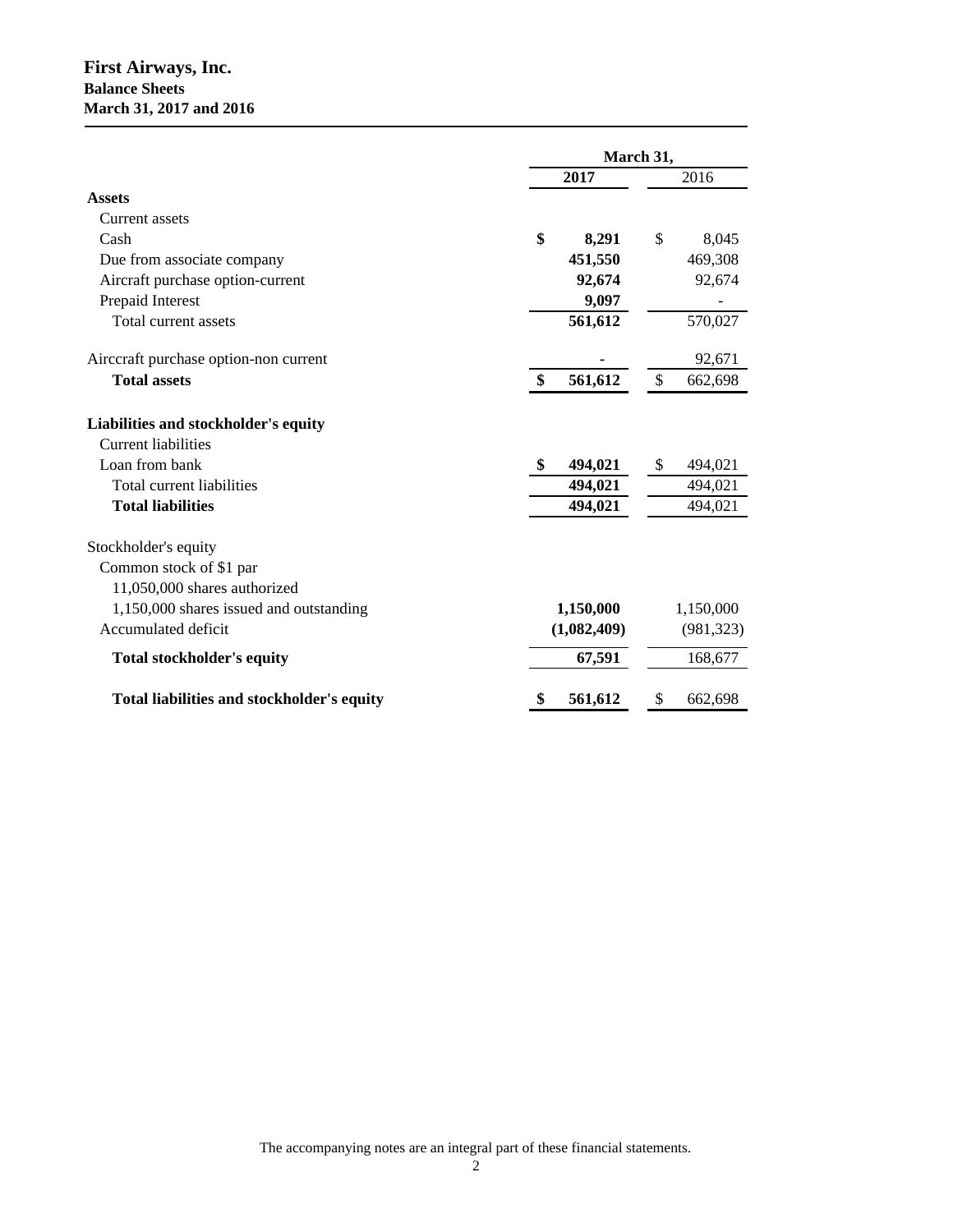## **First Airways, Inc. Statements of Operations and Accumulated Deficit March 31, 2017 and 2016**

|                                     | March 31,        |                  |  |
|-------------------------------------|------------------|------------------|--|
|                                     | 2017             | 2016             |  |
| <b>Sale</b>                         | \$<br>269,011    |                  |  |
| Cost of goods sold                  | 266,327          |                  |  |
| Gross profit                        | 2,684            |                  |  |
| <b>Operating expenses</b>           |                  |                  |  |
| General and administrative expenses | 89,795           | 103,175          |  |
| Interest expense                    | 9,725            | 14,619           |  |
| <b>Total cost and expenses</b>      | 99,520           | 117,794          |  |
| Loss before income tax              | (96, 836)        | (117,794)        |  |
| Income taxes                        | 4,250            | 4,250            |  |
| <b>Net loss</b>                     | (101, 086)       | (122, 044)       |  |
| Accumulated deficit, beginning      | (981, 323)       | (859, 279)       |  |
| <b>Accumulated deficit, ending</b>  | (1,082,409)<br>S | \$<br>(981, 323) |  |

The accompanying notes are an integral part of these financial statements.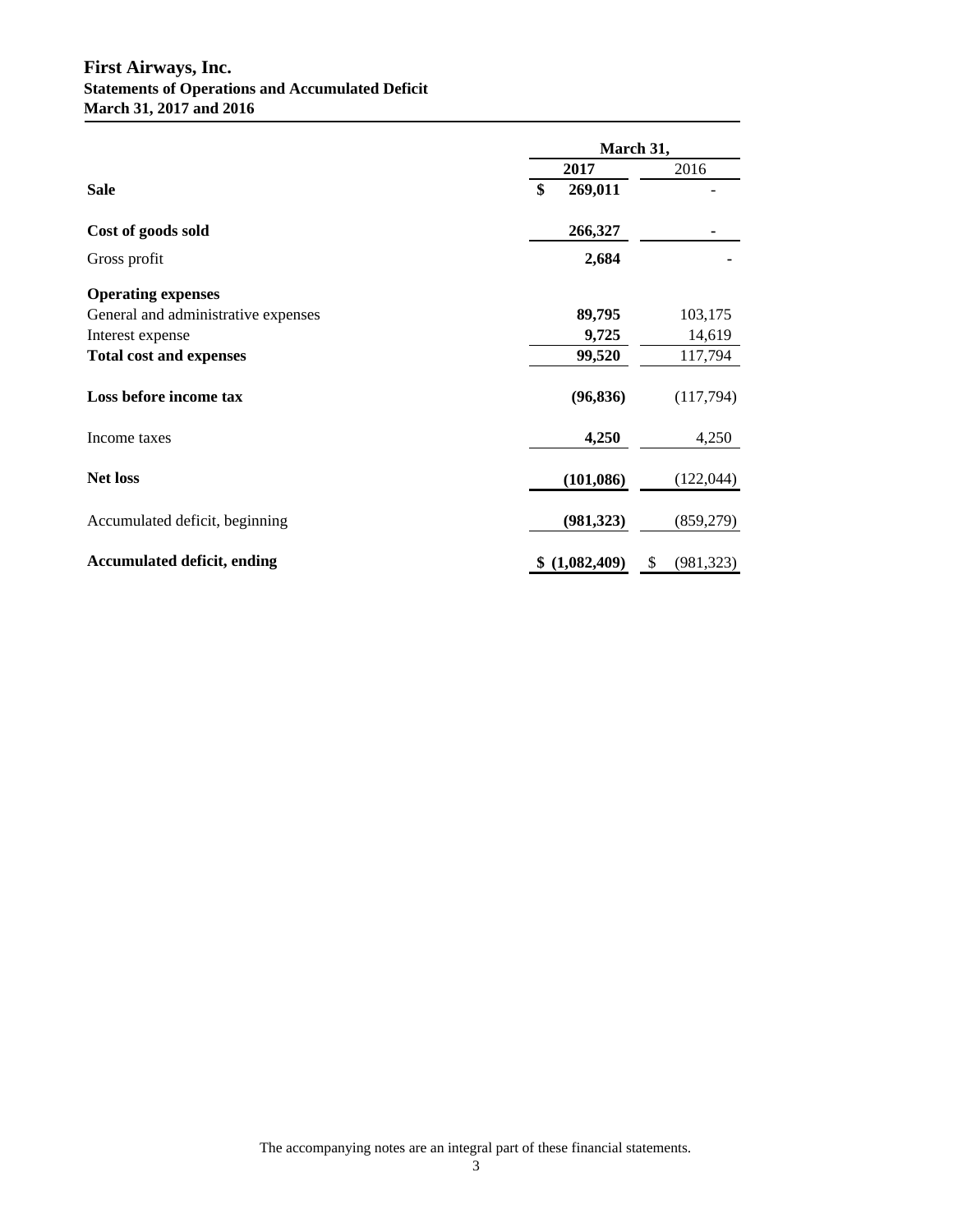#### **First Airways, Inc. Statements of Cash Flows March 31, 2017 and 2016**

|                                                                                | March 31, |            |              |           |
|--------------------------------------------------------------------------------|-----------|------------|--------------|-----------|
|                                                                                |           | 2017       |              | 2016      |
| <b>Cash flows from operating activities</b>                                    |           |            |              |           |
| Net loss                                                                       | \$        | (101, 086) | \$           | (122,044) |
| Adjustments to reconcile net loss to net cash used in<br>operating activities: |           |            |              |           |
| Amortization                                                                   |           | 92,671     |              | 92,674    |
| Prepaid Expenses                                                               |           | (9,097)    |              |           |
| Net cash used in operating activities                                          |           | (17,512)   |              | (29,370)  |
| <b>Cash flows from financing activities</b>                                    |           |            |              |           |
| Due from affiliate                                                             |           | 17,758     |              | (469,308) |
| Loan From Bank                                                                 |           |            |              | 494,021   |
| Net cash used in financing activities                                          |           | 17,758     |              | 24,713    |
| Net increase (decrease) in cash                                                |           | 246        |              | (4,657)   |
| Cash                                                                           |           |            |              |           |
| Beginning                                                                      |           | 8,045      |              | 12,702    |
| Ending                                                                         | \$        | 8,291      | $\mathbb{S}$ | 8,045     |
| Supplemental disclosures of cash flow information                              |           |            |              |           |
| Cash paid for:                                                                 |           |            |              |           |
| Income taxes                                                                   | \$        | 4,250      | \$           | 4,250     |
|                                                                                |           |            |              |           |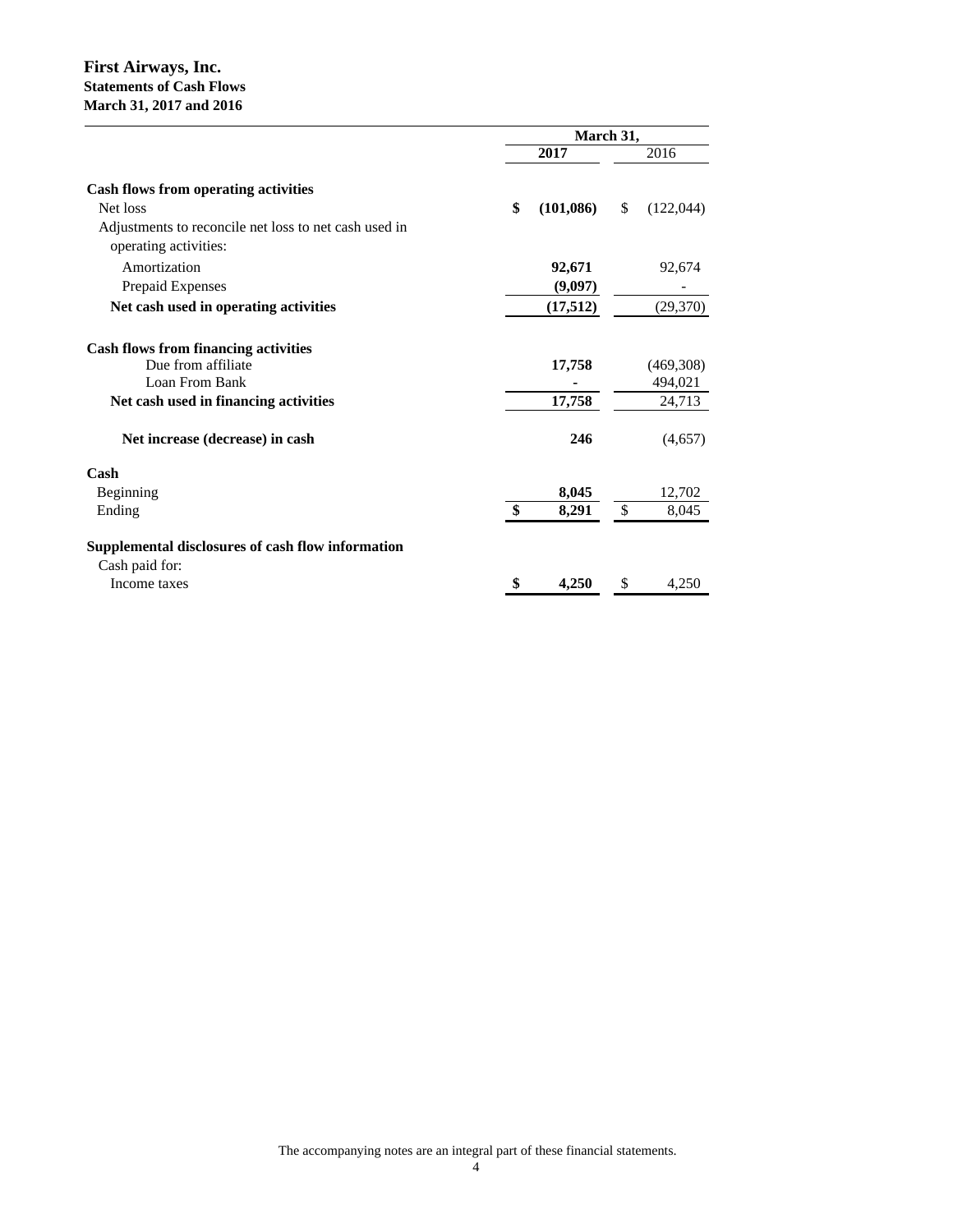# **1. Organization**

First Airways Inc. (First Airways Inc. or the "Company") was incorporated on November 21, 2007 in the state of Delaware. It is a wholly owned subsidiary of TAAL Enterprises Ltd. ("TEL") a company incorporated in India & which is associate company of Taneja Aerospace & Aviation Limited or "TAAL". TEL was formed as a result of demerger of charter division of TAAL under the scheme of demerger

First Airways Inc. was initially set up to establish, maintain, provide, and operate air services and chartered services for carriage of passengers, mails, documents, parcels and freight by airplanes, aircrafts or other means of transport in USA or elsewhere. During the year ended March 31, 2017, the Company began buying and selling of steel seamless tubes.

# **2. Summary of Significant Accounting Policies**

### **Cash**

The Company maintains its cash balances in two financial institutions, which at times may exceed the federally-insured limits. As of March 31, 2017, the Company has no balances at any financial institutions which exceeded the federally-insured limits. The Company has not experienced any losses in such accounts.

# **Aircraft purchase option**

Aircraft purchase options are recorded at cost on the date of acquisition.

Aircraft purchase option is amortized over the following estimated useful lives or the legal life, whichever is lower with a mid quarter convention:

| <i>Assets</i>            | <b>Estimated useful life</b> |
|--------------------------|------------------------------|
| Aircraft purchase option | 120 months                   |

### **Use of Estimates**

In preparing the Company's financial statements in conformity with accounting principles generally accepted in the United States of America. Management is required to make estimates and assumptions that affect the reported amounts of assets and liabilities and the disclosure of contingent assets and liabilities at the date of the financial statements, and the reported amounts of revenues and expenses during the reporting period. Actual results could differ from those estimates.

### **Income Taxes**

Authoritative guidance on accounting for income taxes requires recognition of deferred tax assets and liabilities for the expected future tax consequences of events that have been included in the financial statements or tax returns. Under this method, deferred tax assets and liabilities are determined based on differences between the financial statement and tax bases of assets and liabilities, using enacted tax rates in effect for the year in which the difference are expected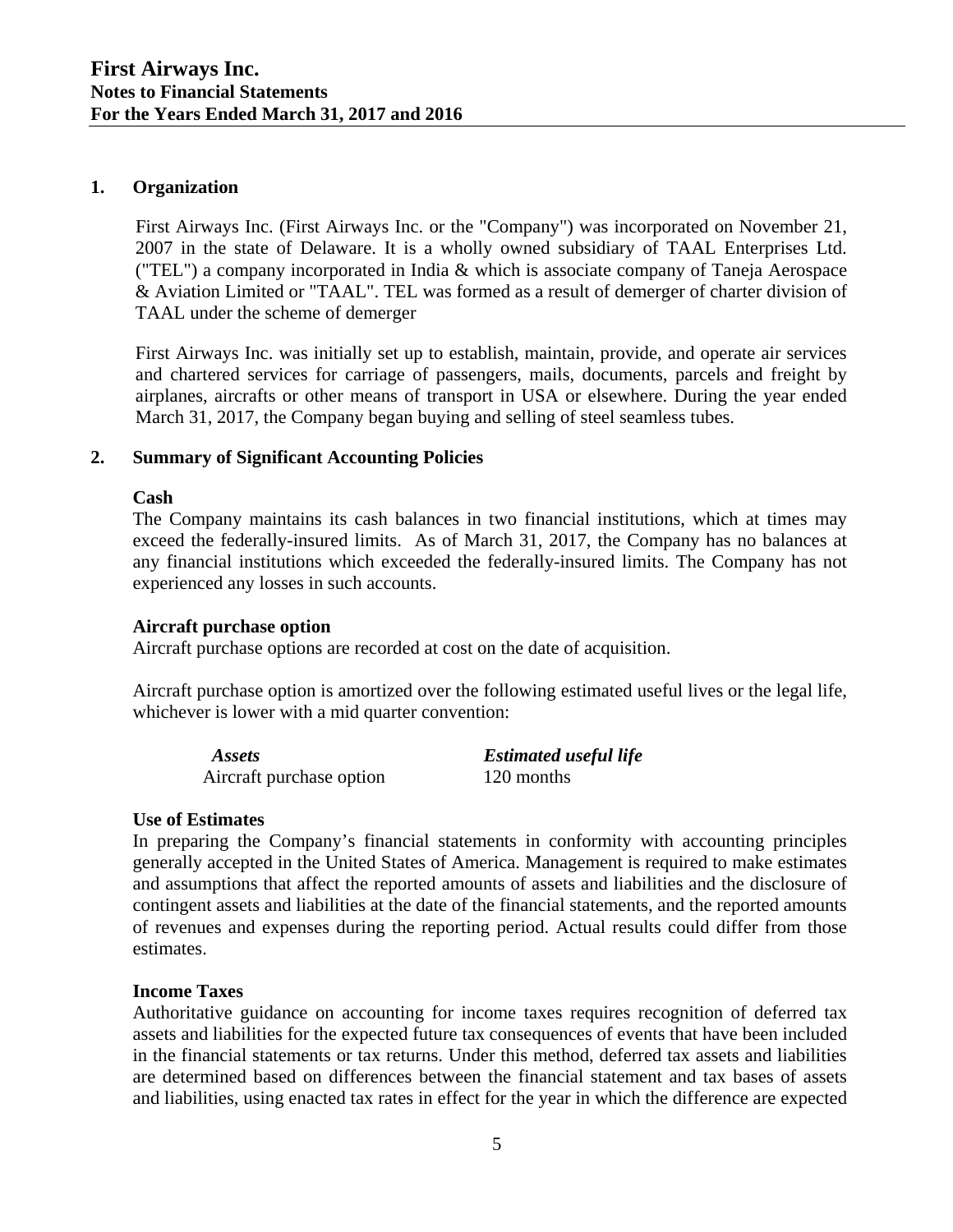to reverse. Valuation allowances are established when necessary to reduce deferred tax assets to amounts expected to be realized.

The Company follows the authoritative guidance relating to uncertainty in income taxes which prescribes a comprehensive model for the manner in which a company should recognize, measure, present and disclose in its financial statements all material uncertain tax positions that they have taken or expect to take on a tax return. As of March 31, 2017 and 2016, the only tax jurisdiction to which the Company is subject is the United States. Open tax years relate to years in which unused net operating losses were generated. As of the adoption of this authoritative guidance, the Company's open tax years extend back to 2008. In the event that the Company concludes that it is subject to interest and/or penalties arising from uncertain tax positions, the Company will present interest and penalties as a component of income taxes. No amounts of interest or penalties were recognized in the Company's statements of operations or balance sheets upon adoption of this authoritative guidance or as of and for the years ended March 31, 2017 and 2016.

#### **Subsequent Events**

In preparing these financial statements, the Company has evaluated subsequent events through May 12, 2017, which is the date that the financial statements were available for issuance. All appropriate subsequent event disclosures, if any, have been made in the notes to the financial statements.

### **3. Aircraft Purchase Option**

|                                            | 2017      | 2016      |
|--------------------------------------------|-----------|-----------|
| Aircraft purchase option                   | \$926,737 | \$926,737 |
| Less: Accumulated amortization             | (926,740) | (834,066) |
|                                            | (3)       | 92,671    |
| Aircraft purchase option - current portion | 92,671    | 92,674    |
|                                            | \$92,668  | \$185,345 |

On December11, 2007, the Company purchased an aircraft purchase option vide option agreement ("agreement") for Cessna aircraft 525A; Serial Number 525A-0373 ("aircraft") from Cessna Finance corporation ("CFC"). The said aircraft is leased to TAAL (the parent company) vide aircraft lease No. 01-0043297-0010559-01("aircraft lease"), dated December 11, 2007 for a term of 120 months. As per the agreement, the Company has an option to purchase the Cessna aircraft subject to aircraft lease on any monthly lease rental payment date or on the last day of the term of the lease. In the event this option is exercised, the company shall, on or before the date of purchase, pay CFC the Stipulated Loss Value of the aircraft plus all other sums then due under the aircraft lease or under any other agreements, which will be